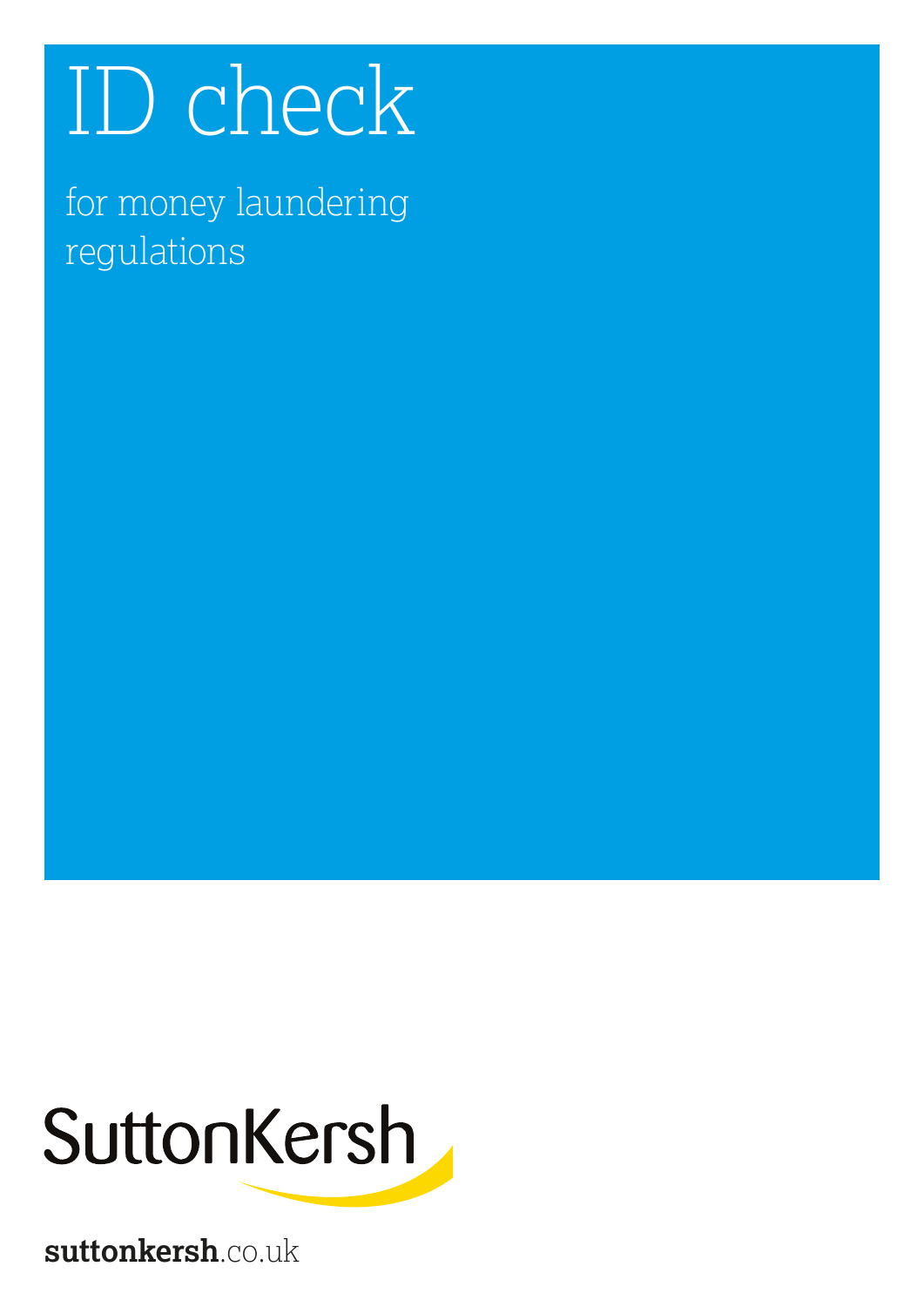## Money Laundering Regulations

**Due to the new changes to Money Laundering regulations for buying and selling at auction, we are now required by Law to ID check everyone who intends to bid at auction.**

**What the new regulations mean for you as a bidder at the auction:**

- 1. In the case of an *individual bidding at auction*, we will require a certified copy of a passport and utility bill.
- 2. In the case of an **individual acting on behalf of a third party individual**, we will require a certified copy of a passport and recent utility bill **from both parties**.
- 3. In the case of an **individual acting on behalf of a company** we will require details about the company including ownership information on the ultimate holding company and ultimate beneficial owners of the company, including current addresses and dates of birth.
- 4. If you are **unable to attend in person** or will be sending us a remote bidding form, we will require certified ID that has been identified by a professionally recognised individual. This will need to be provided to us in advance of the auction date.
- 5. Your ID will be kept on file for 6 years and we will only require updated documents if you change address. Any documents provided to us will be recorded and copied for audit purposes as part of our Anti Money Laundering obligations. We will also electronically verify your identity, Lexis Nexis OR ETSOS will undertake a search with Experian for the purposes of verifying your identity. To do so, Experian may check the details you supply against any particulars on any database (public or otherwise) to which they have access. Experian may also use your details in the future to assist other companies for verification purposes. A record of the search will be retained.
- 6. Registration on the day of the auction opens from 10:30am so please ensure you arrive early to ensure we have been able to satisfactory fulfil the necessary requirements.

**Prior to bidding you must provide 2 forms of ID, one photographic and one proof of residence – a list of acceptable ID documents can be seen below. In all cases we will require proof of funds.**

| List A - Photographic evidence of Identity |  |
|--------------------------------------------|--|
|--------------------------------------------|--|

| <b>Tick</b> | <b>Item</b>                                                                                                                              | Ref No |
|-------------|------------------------------------------------------------------------------------------------------------------------------------------|--------|
|             | Valid Passport with MRZ (Machine Readable Zone – two alphanumeric<br>lines on photo page as verifiable.)                                 |        |
|             | Valid full UK photo driving licence.                                                                                                     |        |
|             | Valid EU/EEA/Switzerland photo driving licence.                                                                                          |        |
|             | Valid EU/EEA/Switzerland national Identity Card.                                                                                         |        |
|             | Valid UK Armed Forces ID Card.                                                                                                           |        |
|             | Valid UK Biometric Residence Permit (When copying include both sides.)                                                                   |        |
|             | Valid Blue Badge scheme (disabled pass with photo)                                                                                       |        |
|             | Valid Freedom Pass                                                                                                                       |        |
|             | Valid Local Authority Bus pass                                                                                                           |        |
|             | Valid full UK Driving licence (Non photo, paper) issued before 1998                                                                      |        |
|             | Department for Works & Pensions letter confirming pension details<br>including National insurance Number dated within the last 12 months |        |

#### **List B – Evidence of Residence**

| <b>Tick</b> | <b>Item</b>                                                                                                                                                                                                  | Ref No |
|-------------|--------------------------------------------------------------------------------------------------------------------------------------------------------------------------------------------------------------|--------|
|             | Valid full UK photo driving licence.                                                                                                                                                                         |        |
|             | Valid full UK Driving licence (Non photo) issued before 1998                                                                                                                                                 |        |
|             | Local authority council tax bill (dated within the last 12 months).                                                                                                                                          |        |
|             | UK Bank / Building societies statements/bills showing activity, dated<br>within the last 6 mths. Including account number and sort code as<br>verifiable.) (Accept internet printed.)                        |        |
|             | UK mortgage statement (dated within the last 12 months) (Accept<br>internet printed.)                                                                                                                        |        |
|             | Utility bills dated within the last 6 months including – Electricity bill<br>(with MPAN number – as verifiable.) Landline, Gas, Satellite TV, Water.<br>(Accept internet printed.) (Not mobile phone bills.) |        |
|             | Her Majesty's Revenue and Customs (HMRC) Inland Revenue (IR)<br>Coding / assessment / statement (dated within the last 12 months) with<br>National Insurance number - as verifiable.                         |        |
|             | Department for Works & Pensions letter confirming pension details and<br>NI Number – as verifiable. (Dated within the last 12 months).                                                                       |        |

### **ID can be approved as follows:**

- Come to any of our offices with originals and we will certify them free of charge
- Solicitors, the bank, an accountant or other professional body can certify the relevant ID
- The Post Office can verify up to 3  $\times$  forms of ID for a charge of £10.50

All certified ID can be sent to us at auctions@suttonkersh.co.uk

**The purpose of Sutton Kersh obtaining this information is in order for us to carry out customer due diligence in compliance with the regulations. There are no exceptions and Sutton Kersh takes its obligations very seriously.**

IF YOU HAVE ANY QUERIES PLEASE CONTACT US ON 0151 207 6315.

Thank you for your understanding and helping us comply with these regulations.

 $s$ uttonkersh.co.uk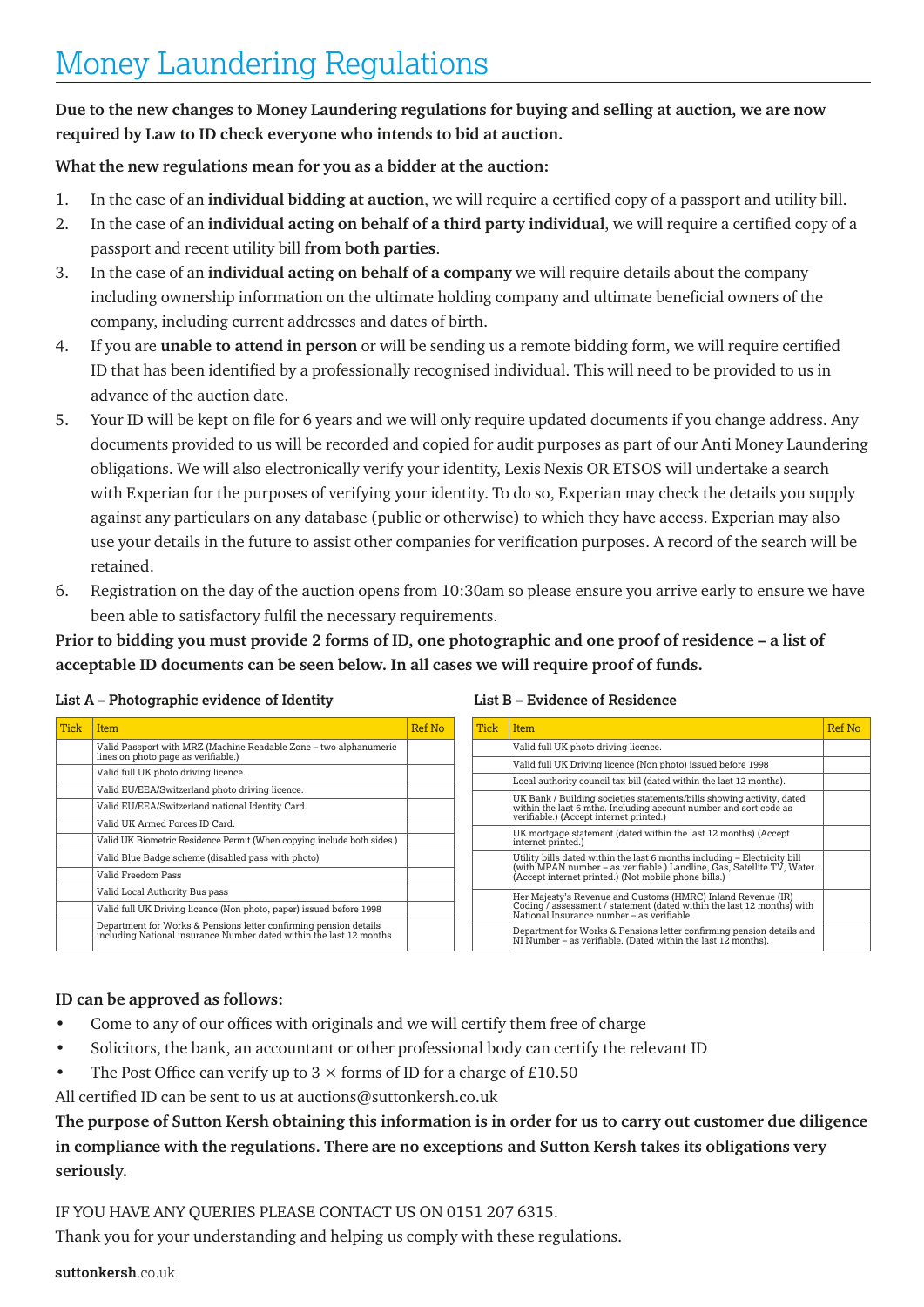#### Please complete the following details in full and IN BLOCK CAPITALS and provide two forms of identification prior to bidding as **detailed in Lists A & B below.**

If bidding on behalf of a company, and if successful, you will also be required to present a copy of the Certificate of Incorporation and a letter of authority on company letterheaded paper and signed by a company director prior to signing the contract.

| Bidder:                                                                                                                                                                                                                                                                                         |                                                                                                                                                                                                                                                                                                                                                          |
|-------------------------------------------------------------------------------------------------------------------------------------------------------------------------------------------------------------------------------------------------------------------------------------------------|----------------------------------------------------------------------------------------------------------------------------------------------------------------------------------------------------------------------------------------------------------------------------------------------------------------------------------------------------------|
|                                                                                                                                                                                                                                                                                                 | First name (s) Einst name Superior Superior Superior Superior Superior Superior Superior Superior Superior Superior Superior Superior Superior Superior Superior Superior Superior Superior Superior Superior Superior Superio                                                                                                                           |
|                                                                                                                                                                                                                                                                                                 |                                                                                                                                                                                                                                                                                                                                                          |
|                                                                                                                                                                                                                                                                                                 | Postcode <b>Exercise Construction Construction Construction Construction Construction Construction Construction Construction Construction Construction Construction Construction Construction Construction Construction Construc</b>                                                                                                                     |
|                                                                                                                                                                                                                                                                                                 | Mobile no <b>matter and the contract of the contract of the contract of the contract of the contract of the contract of the contract of the contract of the contract of the contract of the contract of the contract of the cont</b>                                                                                                                     |
|                                                                                                                                                                                                                                                                                                 |                                                                                                                                                                                                                                                                                                                                                          |
| Bidder's solicitor:                                                                                                                                                                                                                                                                             |                                                                                                                                                                                                                                                                                                                                                          |
|                                                                                                                                                                                                                                                                                                 |                                                                                                                                                                                                                                                                                                                                                          |
|                                                                                                                                                                                                                                                                                                 |                                                                                                                                                                                                                                                                                                                                                          |
|                                                                                                                                                                                                                                                                                                 |                                                                                                                                                                                                                                                                                                                                                          |
|                                                                                                                                                                                                                                                                                                 |                                                                                                                                                                                                                                                                                                                                                          |
| parties if Sutton Kersh are legally required to do so.                                                                                                                                                                                                                                          | Data Protection: The information that you provide on this form and the identification documentation details requested are required under the Money Laundering Regulations<br>2007 for identification and security purposes, and will be retained by Sutton Kersh for a minimum of 6 years from the above date. The details may also be supplied to other |
| of how we process your information can be found on our website www.countrywide.co.uk/notices/PrivacyNotice.pdf. Print copies of our privacy notice are available on<br>request. If you need to discuss how your information is being processed, please contact us at privacy@countrywide.co.uk. | Your information is being collected and processed by Countrywide. All information will be processed in accordance with the General Data Protection Regulation. Full details                                                                                                                                                                              |
| How will you be paying 10% deposit and buyers admin fee?                                                                                                                                                                                                                                        | Bank transfer<br>Debit card                                                                                                                                                                                                                                                                                                                              |
| Note: The deposit payable on each Lot is 10% of the purchase price or a minimum of $£3,000$ (whichever is greater).<br>within the property description in the catalogue) on each Lot.                                                                                                           | The Buyer's Administration Charge is 1.2% of the purchase price subject to a minimum fee of $£1,200$ including VAT (unless stated otherwise                                                                                                                                                                                                              |

Do you wish to be added to the mailing list? Would you like to be contacted by our finance partner, Buy to Let?

**FOR SUTTON KERSH OFFICE USE ONLY** Identification documentation seen (one from each list)

#### **List A – Photographic evidence of Identity List B – Evidence of Residence**

| <b>Tick</b> | <b>Item</b>                                                                                                                              | Ref No |
|-------------|------------------------------------------------------------------------------------------------------------------------------------------|--------|
|             | Valid Passport with MRZ (Machine Readable Zone – two alphanumeric<br>lines on photo page as verifiable.)                                 |        |
|             | Valid full UK photo driving licence.                                                                                                     |        |
|             | Valid EU/EEA/Switzerland photo driving licence.                                                                                          |        |
|             | Valid EU/EEA/Switzerland national Identity Card.                                                                                         |        |
|             | Valid UK Armed Forces ID Card.                                                                                                           |        |
|             | Valid UK Biometric Residence Permit (When copying include both sides.)                                                                   |        |
|             | Valid Blue Badge scheme (disabled pass with photo)                                                                                       |        |
|             | Valid Freedom Pass                                                                                                                       |        |
|             | Valid Local Authority Bus pass                                                                                                           |        |
|             | Valid full UK Driving licence (Non photo, paper) issued before 1998                                                                      |        |
|             | Department for Works & Pensions letter confirming pension details<br>including National insurance Number dated within the last 12 months |        |

| Tick | <b>Item</b>                                                                                                                                                                                                  | Ref No |
|------|--------------------------------------------------------------------------------------------------------------------------------------------------------------------------------------------------------------|--------|
|      | Valid full UK photo driving licence.                                                                                                                                                                         |        |
|      | Valid full UK Driving licence (Non photo) issued before 1998                                                                                                                                                 |        |
|      | Local authority council tax bill (dated within the last 12 months).                                                                                                                                          |        |
|      | UK Bank / Building societies statements/bills showing activity, dated<br>within the last 6 mths. Including account number and sort code as<br>verifiable.) (Accept internet printed.)                        |        |
|      | UK mortgage statement (dated within the last 12 months) (Accept<br>internet printed.)                                                                                                                        |        |
|      | Utility bills dated within the last 6 months including – Electricity bill<br>(with MPAN number – as verifiable.) Landline, Gas, Satellite TV, Water.<br>(Accept internet printed.) (Not mobile phone bills.) |        |
|      | Her Majesty's Revenue and Customs (HMRC) Inland Revenue (IR)<br>Coding / assessment / statement (dated within the last 12 months) with<br>National Insurance number - as verifiable.                         |        |
|      | Department for Works & Pensions letter confirming pension details and<br>NI Number – as verifiable. (Dated within the last 12 months).                                                                       |        |

Signed on behalf of Sutton Kersh **Example 2018** Date and Date and Date and Date and Date and Date and Date and Date and Date and Date and Date and Date and Date and Date and Date and Date and Date and Date and Date and Dat

Once you have completed this form please send to: Sutton Kersh, 2 Cotton Street, Liverpool L3 7DY or email along with certified **copies of your ID to auctions@suttonkersh.co.uk**